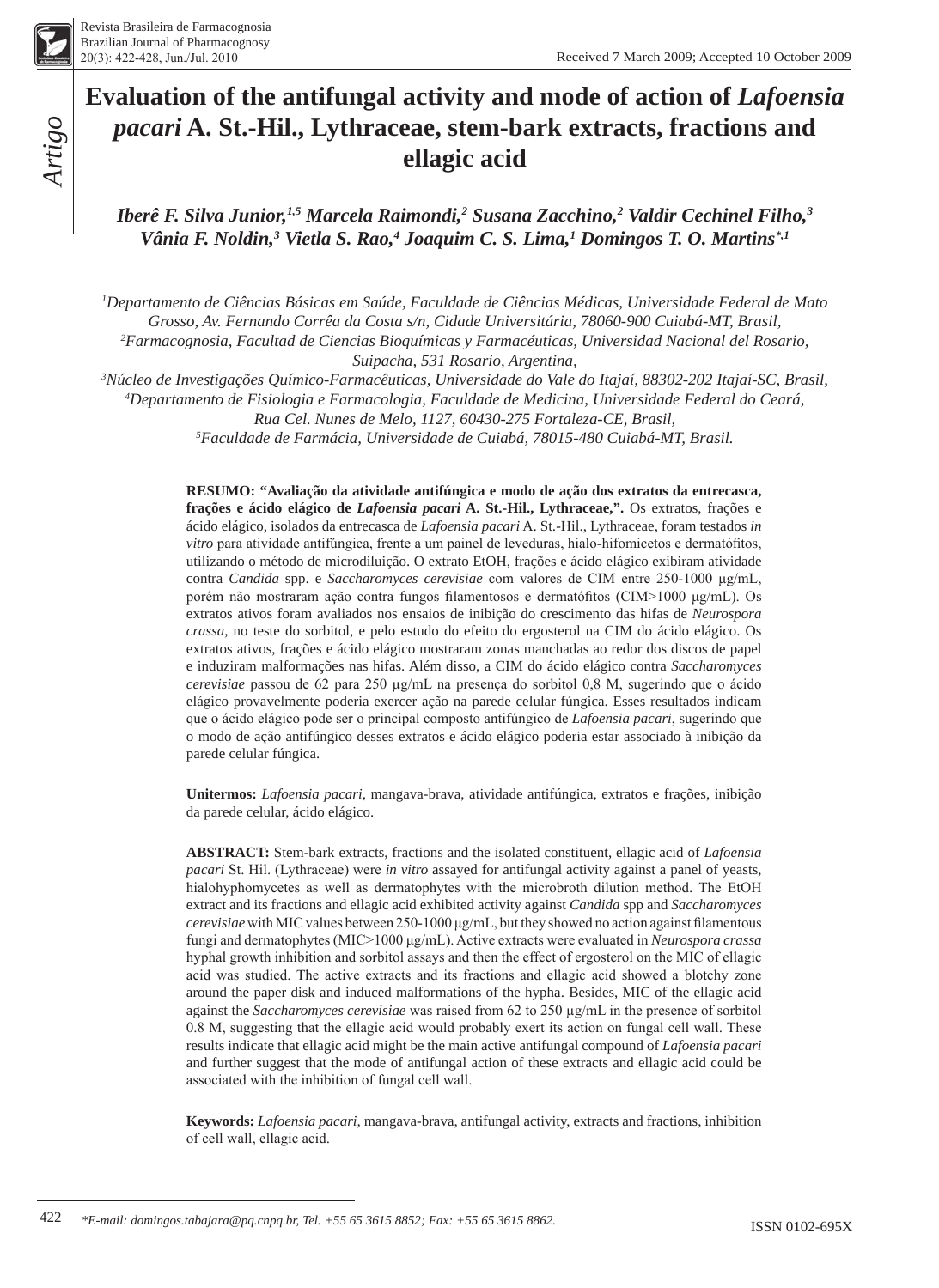## **INTRODUCTION**

In the last twenty years, there has been a notable increase in fungal infections all throughout the world, more so among the growing number of immunocompromised patients (Quindos, 2002). Due to the ineffectiveness or toxicity of antifungal drugs currently available, treatment of human mycoses is very difficult (Barberán et al., 2008). The mode of action of most known antifungal drugs in use nowadays, is the inhibition of some of the steps of ergosterol biosynthesis, which is common to human cholesterol and sexual hormones biosynthesis too. As a consequence, many adverse effects have been reported for them (Zacchino et al., 2003; Kartsonis et al., 2003). Since fungal but not mammalian cells are encased in a wall, which serves as a protective barrier and is required for growth and viability of fungi, its inhibition represents an ideal mode of action of antifungal agents (Onishi et al., 2000).

In the course of our screening program to look for new antifungal Brazilian plant extracts from the rich biodiversity of Cerrado region (Figure 1), whose mode of action was the inhibition of fungal cell wall, we tested *Lafoensia pacari* A. St. Hil., Lythraceae, a tree commonly known as "mangava-brava" or "pacari". The macerate prepared from the stem bark is a popular remedy for the treatment of wound healing, fever, gastric ulcer, gastritis, utero inflammation and upheavals of biliary vesicle (Guarim Neto & Moraes, 2003). Previous works have shown that *Lafoensia pacari* stem bark ethanol and methanol extracts possess anti-ulcer (Tamashiro-Filho,

1999), anti-inflammatory (Albuquerque, 1996a, Rogerio et al., 2008a), immunostimulating (Albuquerque, 1996b), free radicals scavenging (Solon et al., 2000), antiviral (Müller et al., 2007), anti-eosinophilic (Rogerio et al., 2008b), analgesic and anti-oedematous (Rogerio et al., 2006) and inhibition of interleukin (IL)-5 production (Rogerio et al., 2003) activities. According to Solon (1999), this plant is rich in ellagic acid, which presents gastric anti-secretory (Murakami et al., 1991) and antibacterial effects (Chung, 1998; Lima et al., 2006) and a recent clinical study carried out with *Lafoensia pacari* extract revealed positive effects on the symptomatology of *Helicobacter pylori* infected patients (Mota Menezes et al., 2006), but to the best of our knowledge, there was no published report on the plant's antifungal properties.

We present here the antifungal properties of the different extracts, fractions and ellagic acid of *L. pacari*. At first, we tested them using the microbroth dilution method against a panel of standardized yeasts, filamentous fungi as well as dermatophytes. Then, to gain insight into the mode of action, the whole-cell *Neurospora crassa* hyphal growth inhibition assay, was performed on them. This method is useful to detect agents whose mode of action is associated with inhibition of the fungal cell wall (Fukuda et al., 1991). In addition, since fungal cells shows changes in morphological features after treatment with drugs that interfere with the biosynthesis of fungal wall (Gunji et al., 1983; Fukushima et al., 1993), the microscopical appearance of fungal hypha treated with extracts of *L. pacari* is also described.



**Figure 1.** Cerrado region within the State of Mato Grosso where *Lafoensia pacari* A. St. Hil. were collected. Source: Embrapa, Cenargen, 1999.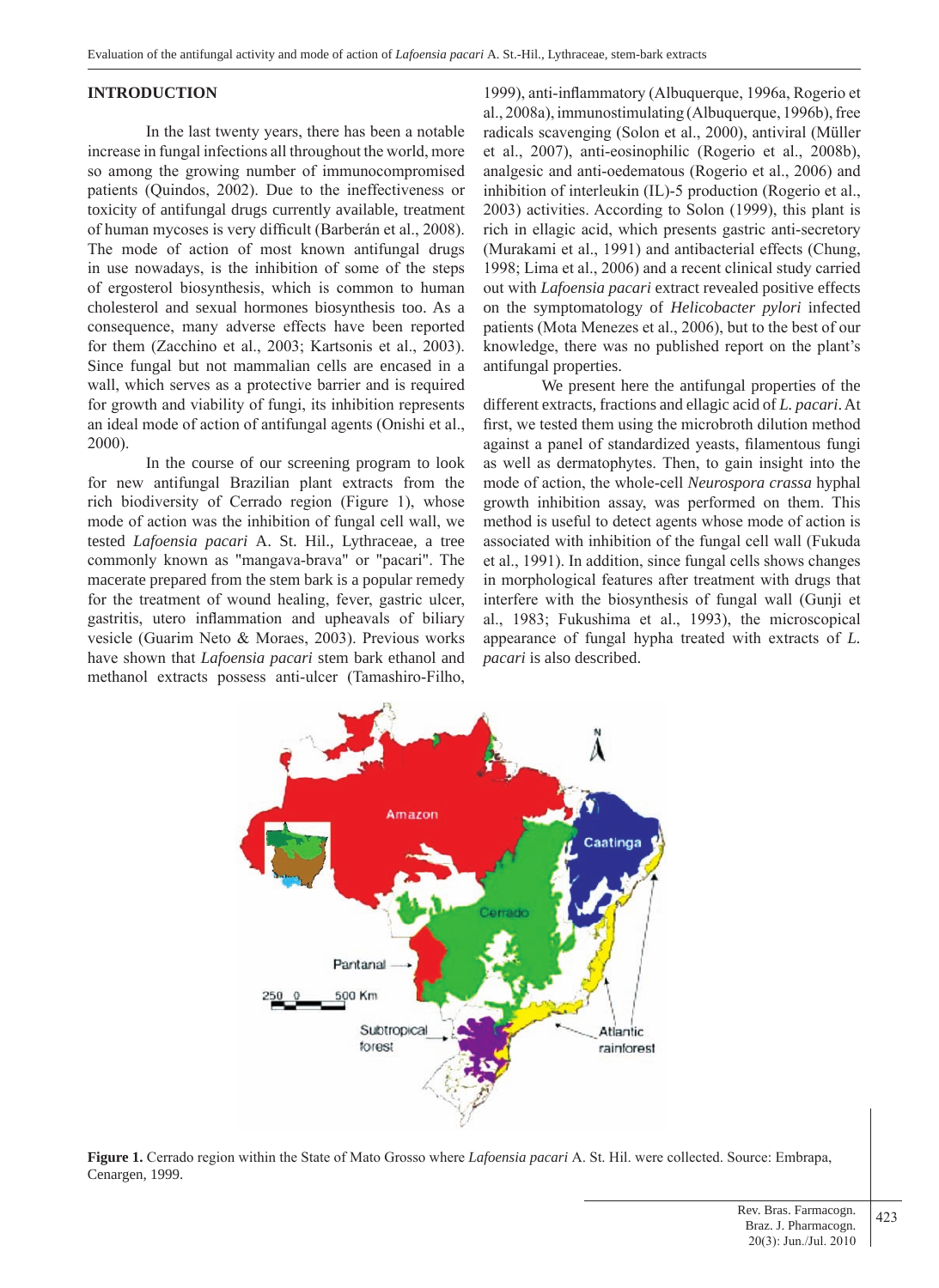## **MATERIAL AND METHODS**

#### **Plant material and phytochemical analysis**

*Lafoensia pacari* A. St.-Hil., Lythraceae, stem bark was collected (675 g) in Várzea Grande Municipality of Mato Grosso State, Brazil, and its botanical identity was confirmed by Harri Lorenzi of the Plantarum Institute, in Nova Odessa-SP, Brazil. A voucher specimen (N°. 35577) was deposited at the Central Herbarium of Federal University of Mato Grosso. The collection was authorized by the Brazilian Institute of Environment and Renewable Natural Resources.

 The stem bark was dried at 40 ºC for three days to constant weight (520 g) and later triturated. The dried powdered material (200 g) was macerated successively with n-hexane, dichloromethane, ethyl acetate and ethanol 75% (3:1 w/v) at room temperature for seven days to yields residues of 115.80; 377.70; 758.00 mg and 6.52 g, respectively. Each macerate was separated by filtration and concentrated under reduced pressure. Active ethyl acetate extract was fractionated with methanol (6.4 g) and acetone (436 mg). The fractions of methanol and acetone had been obtained by chromatography in column (CC), using silica Gel 60 (70-230 mesh) (Cechinel Filho & Yunes, 1998), while the phytochemical analysis was performed according to literature procedure, such as colorations and precipitations tests (Matos, 1988).

#### **Isolation and identification of ellagic acid**

Ellagic acid was detected by thin layer chromatography (TLC) in both fractions (acetone and methanol), but in more concentration on methanol fraction. A part of a last (500 mg) was chromatographed several times over Sephadex LH-20, eluted with  $MeOH:H<sub>2</sub>O$ gradient, giving 25 mg of pure ellagic acid. It was identified by usual spectroscopic methods (IR, RMN <sup>1</sup>H and <sup>13</sup>C) and direct comparison with an authentic sample.

#### **Microorganisms**

Antifungal activity was studied using microorganisms from the American Type Culture Collection (ATCC, Rockville, MD, USA) or clinical isolates provided by the Centro de Referencia en Micología (C, Ceremic), Facultad de Ciencias Bioquímicas y Farmacéuticas, Suipacha 531, (2000) Rosario, Argentina and the Institute Adolfo Lutz, São Paulo, Brazil (IAL): *Candida albicans* ATCC 10231, *Candida krusei* ATCC 6258, *Candida tropicalis* ATCC 750, *Candida parapsilosis* ATCC 22019, *Candida glabrata* ATCC 90030, *Saccharomyces cerevisiae* ATCC 9763, *Cryptococcus neoformans* ATCC 32264, *Neurospora crassa* ATCC 9279, *Aspergillus niger* ATCC 16404, *Candida lusitanea*e C131, *Candida kefyr* C123 and *Candida colliculosa* C122, *Aspergillus flavus* IAL 552, *Aspergillus fumigatus* IAL 640, *Microsporum canis* IAL 578, *Microsporum gypseum* IAL 579, *Trichophyton rubrum* IAL 612, *Trichophyton mentagrophytes* IAL 581, *Trichophyton tonsurans* IAL 592 and *Epidermophyton floccosum* IAL 577. The strains were maintained on slopes of Sabouraud-dextrose agar (Oxoid) and subcultured every fifteen days to prevent pleomorphic transformations.

## **Antifungal assays**

#### *Agar diffusion assay*

The agar diffusion assay described for Clinical and Laboratory Standards Institute (CLSI), formerly National Committee for Clinical and Laboratory Standards (NCCLS) (CLSI M44-A, 2002) was adopted. Petri dishes has been prepared with Müller-Hinton agar (Oxoid) supplemented with 2% of glucose (Oxoid) and inoculated in its surface 104 -106 yeast-cells or spores/mL. The compound tests had been dissolved in DMSO 1% to prepare stock solution. Records of barren paper had been impregnated with the test solution to reach final concentration up to 100 µg of extract/disk, being 30 µg for ketoconazol and 100 µg for amphotericin B, used as standards. Dimethyl sulfoxide (DMSO) 15 µL served as negative control. The assays had been carried through in duplicate and the results expressed in mm, using arithmetic mean of the diameter of growth inhibition zones formed around the disks. This assay was carried out in duplicate.

## **Minimal inhibitory concentration (MIC)**

MIC values were determined using microplates of 96 wells following the guidelines of CLSI, M27-A2 for yeasts and M38-A for filamentous fungi. All guidelines were followed with the exception of the incubation temperature, which was recommended as 35 ºC by CLSI for both type of fungi but we used 30 ºC. This change was made in order to allow the growth of all type of fungi, since not all dermatophytes grow at 35 ºC. Stock solutions of extracts, fractions and ellagic acid diluted in DMSO were added to each medium to give serial two-fold dilutions, resulting in concentrations ranging from 1000 to 8 µg/ mL for extract, fractions and ellagic acid. Inocula of 100  $\mu$ L (10<sup>3</sup>-10<sup>4</sup> CFU/mL) were added to RPMI-1640 broth medium (Sigma). Amphotericin B (Sigma) and terbinafine were used as positive controls. Plates were incubated for 24, 48 or 72 h at 30 ºC (according to the control fungus growth) up to fifteen days for dermatophyte strains. MIC was defined as the lowest concentration of extracts and fractions capable to the total inhibition of the growth of fungi. All antifungal assays were tested in duplicate.

#### **Neurospora crassa assay**

Thirty mL of a medium containing 0.5% proteose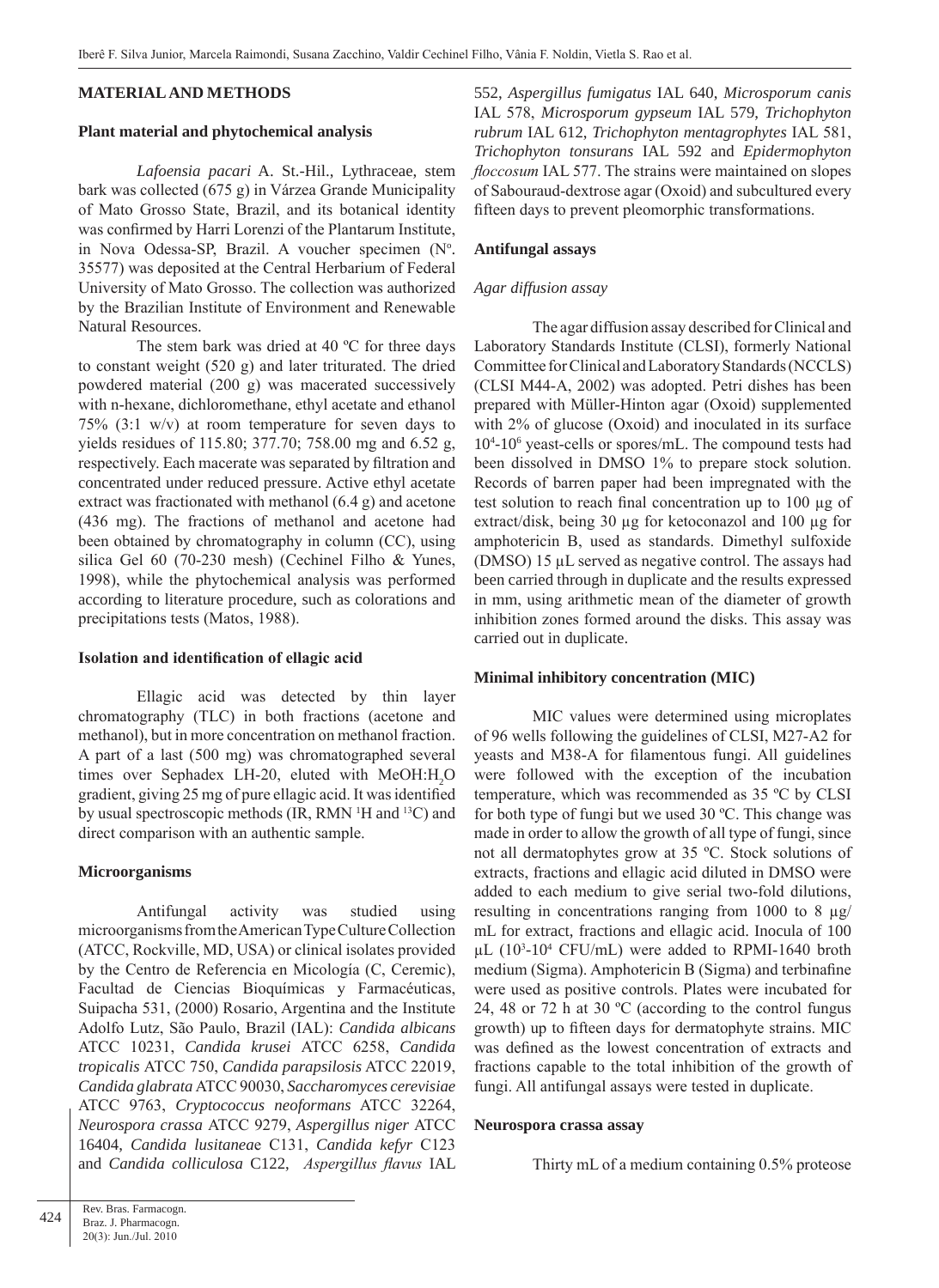peptone (Difco), 0.5% yeast extract (Merck), 4% sucrose (Merck) and 1.5% agar (Merck) was autoclaved (121 ºC, 15 min), inoculated with 25 µL of spore inoculum of *Neurospora crassa* (ATCC 9279) 1x 10<sup>7</sup> free of hypha at 40 ºC and then layered on Petri dish (diameter, 9 cm). After the medium has solidified, paper disks containing 100 µg of extract/disk were applied into media. Ketoconazol (30 µg -CECON, São Paulo, Brazil) was used as positive control to produce a clear zone. Zones of inhibition were examined macroscopically for hazy or mottled appearance following incubation of the plates at room temperature for 24 h with light. In those cases where hazy zones were observed, the microscopic appearance of hypha were analysed.

## **Sorbitol assay**

The MIC of ellagic acid was determined with *Saccharomyces cerevisiae* ATCC 9763 using the broth microdilution method (CLSI M27-A2). Sorbitol was added to the culture medium to give a final concentration of 0.8 M. Following incubation at 25 ºC, the plates were read at 48 h and after seven days (Frost et al., 1995). This assay was carried out in duplicate.

## **Effect of ergosterol in MIC of ellagic acid**

The MIC of the ellagic acid against *Saccharomyces cerevisiae* ATCC 9763 was determined by microdilution method (CLSI M27-A2), without or with the addition of ergosterol (Sigma) at concentrations of 50, 100 and 200 µg/mL This assay was carried out in duplicate.

#### **RESULTS AND DISCUSSION**

 The antifungal property of extracts, fractions and ellagic acid was evaluated with the broth dilution method following the guidelines of the Clinical and Laboratory Standards Institute for yeasts (CLSI M27-A2) and filamentous fungi (CLSI M38-A) against a panel of yeast, hyalohyphomycetes as well as dermatophytes. MIC values  $\leq 1000$  µg/mL were considered active (Table 1).

 Disks containing 100 µg of compound tests had been used for the agar diffusion assay. Zones of inhibition  $\geq$ 10 mm were considered active. The results of disk-diffusion had evidenced antifungal activity only for the yeast-cells, thus showing selectivity for yeasts. The *n*-hexane and

**Table 1.** Antifungal activity of extracts, fractions and ellagic acid from *Lafoensia pacari* against yeasts, filamentous fungi and dermatophytes in broth dilution assays.

|                   | Amphotericin B           | Terbinafine | Ellagic acid and extracts |        |            |       | Fractions from TOH |         |
|-------------------|--------------------------|-------------|---------------------------|--------|------------|-------|--------------------|---------|
| <b>Strains</b>    |                          |             | Ellagic<br>acid           | Hexane | <b>DCM</b> | EtOH  | MeOH               | Acetone |
| C. albicans       | $0.78$ <sup>a</sup>      |             | 500                       | >1000  | >1000      | >1000 | 1000               | 1000    |
| C. krusei         | 1.0                      |             | 125                       | >1000  | >1000      | 1000  | 250                | 500     |
| C. parapsilosis   | 0.25                     |             | 125                       | >1000  | >1000      | 500   | 500                | 250     |
| C. tropicalis     | 1.56                     |             | 125                       | >1000  | >1000      | >1000 | 500                | 1000    |
| C. glabrata       | 0.5                      |             | >1000                     | >1000  | >1000      | >1000 | >1000              | >1000   |
| C. lusitaneae     | 1.0                      |             | >1000                     | >1000  | >1000      | >1000 | >1000              | >1000   |
| C. kerfyr         | 0.5                      |             | >1000                     | >1000  | >1000      | >1000 | >1000              | >1000   |
| C. colliculosa    | 1.0                      |             | >1000                     | >1000  | >1000      | >1000 | >1000              | >1000   |
| S. cerevisiae     | 0.78                     |             | 62                        | >1000  | >1000      | 500   | 250                | 250     |
| C. neoformans     | 0.78                     |             | >1000                     | >1000  | >1000      | 1000  | >1000              | >1000   |
| A. niger          | 0.78                     |             | >1000                     | >1000  | >1000      | >1000 | >1000              | >1000   |
| A. flavus         | 0.78                     |             | >1000                     | >1000  | >1000      | >1000 | >1000              | >1000   |
| A. fumigatus      | 3.12                     |             | >1000                     | >1000  | >1000      | >1000 | >1000              | >1000   |
| M. canis          | $\overline{\phantom{0}}$ | 0.01        | >1000                     | >1000  | >1000      | >1000 | >1000              | >1000   |
| M. gypseum        |                          | 0.04        | >1000                     | >1000  | >1000      | >1000 | >1000              | >1000   |
| T. rubrum         |                          | 0.01        | >1000                     | >1000  | >1000      | >1000 | >1000              | >1000   |
| T. mentagrophytes |                          | 0.04        | >1000                     | >1000  | >1000      | >1000 | >1000              | >1000   |
| T. tonsurans      |                          | 0.02        | >1000                     | >1000  | >1000      | >1000 | >1000              | >1000   |
| E. floccosum      |                          | 0.004       | >1000                     | >1000  | >1000      | >1000 | >1000              | >1000   |

a Results are presented as MIC (µg/mL). DCM: dicloromethane; EtOH: ethanol; EtOAc: ethyl acetate; MeOH: methanol.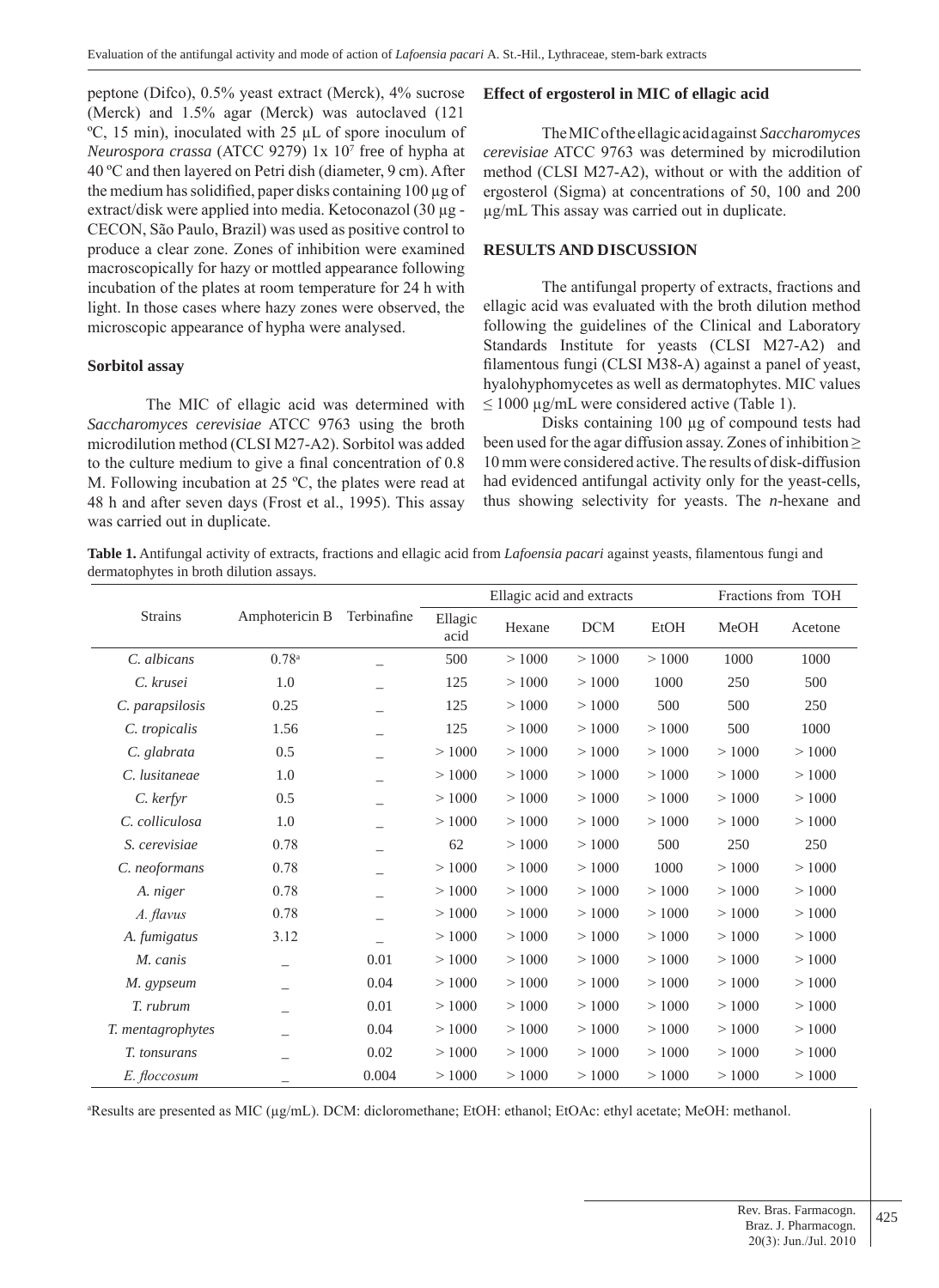dichloromethane extracts were not active against the other members of the fungal panel (Table 2). Results of broth dilution assays (Table 1) showed that only the EtOH extract and ellagic acid possesses antifungal activity. They inhibit the growth of yeasts *Candida krusei, Candida parapsilosis* and *Saccharomyces cerevisiae* with MIC values between 500-1000 µg/mL, but showed no efficacy against filamentous fungi and dermatophytes (MIC>1000 µg/mL). The active extract was fractionated between acetone and MeOH and the fractions and ellagic acid were tested in the panel of fungi. Both fractions and ellagic acid showed better activity than EtOH extract against *Candida krusei, Candida parapsilosis* and *Saccharomyces cerevisiae* (MIC  $= 250-500 \text{ µg/mL}$  and in addition they were also found to be active against *Candida albicans* (MIC = 1000 μg/mL) and *Candida tropicalis* (MIC = 500-1000 μg/mL).

 To gain insight into the mode of action of active extracts and fractions, they were evaluated for their capacity to interfere with fungal cell wall. Amongst methods that deal with this mode of action, we have chosen the *Neurospora crassa* assay, an agar diffusion method which allows us to detect macroscopically drugs that interfere with the biosynthesis or assembly of the fungal cell wall. *Neurospora crassa* usually grows as long hypha in a diffuse or branched way. When it grows in the presence of certain inhibitors of the cell wall, the hyphal growth is inhibited, and fungi grow as protoplasts. Macroscopically they can be seen as a blotchy or hazy appearance around the paper disk. The microscopic observation of this hazy zone showed morphological changes (Fukushima et al., 1993) such as shortened, anomalously ramified and zigzag hypha, suggesting that the possible mode of antifungal action of these extracts, fractions and ellagic acid could be associated with the inhibition of fungal cell wall. Results obtained in the *Neurospora crass*a assay for active extracts, fractions and ellagic acid of *Lafoensia pacari* are shown on Table 3 and Figure 2.

 The sorbitol assay consists of determining MIC in the presence and absence of sorbitol 0.8 M, which has an osmoprotector function and is essential for fungal growth. Fungal cells that lack cell wall or with impaired cell wall cannot grow in the absence of sorbitol. However, its growth will still be possible if sorbitol is supplemented. The inhibitors of the fungal cell wall could be identified when the MIC values obtained with sorbitol are higher than the ones in its absence after seven days of incubation (Frost et al., 1995). In the present assays, MIC of the ellagic acid against *Saccharomyces cerevisiae* was raised from 62 to 250 µg/mL in the presence of sorbitol 0.8 M, suggesting that the ellagic acid would act modifying the fungal cell wall, while the MIC of the amphotericin B was not modified, as expected.

 To verify whether or not ellagic acid acts as an antifungal agent by acting on ergosterol, one observed the values of the MIC of same in the presence of increasing concentrations of ergosterol. If this mechanism operates, the MIC of the test compounds will be much higher in the presence of ergosterol than that in its absence (Lee et al., 1999). The results had shown that MIC of amphotericin B against *Saccharomyces cerevisiae* increased with the change to addition of ergosterol, while that of the ellagic acid remained unaltered, suggesting a different mode of action.

Extracts, fractions and ellagic acid of *Lafoensia pacari* evidenced good antifungal activity against *Saccharomyces cerevisiae* and *Candida* spp. and within this genus, mainly against *Candida* no-*albicans* such as *Candida krusei* and *Candida parapsilosis.* As it is well-known, *Candida* spp., are among the leading cause of nosocomial blood stream infections worldwide. In the past, *Candida albicans* was the usual species associated with invasive mycoses. At present, there is an epidemiological shift towards *Candida krusei* and other *Candida* no-*albicans* infections, which have increased in many medical centers (Fromtling, 1999). In aggravation, they are resistant to most available antifungal drugs (Grau Cerrato et al., 1996).

 Phytochemical investigation with the methanol stem bark extract of *Lafoensia pacari* revealed the presence of tannins, steroids, triterpenes and saponins, which

|                                | $\mu$ g/disk | Inhibition halos (mm)<br>Strain |                 |    |     |     |     |  |
|--------------------------------|--------------|---------------------------------|-----------------|----|-----|-----|-----|--|
| Plant deriveds and<br>standard |              |                                 |                 |    |     |     |     |  |
|                                |              | Ca                              | C <sub>k</sub>  | Ċр | Ct  | Sc. | Сn  |  |
| Ethanol extract                | 100          | $- - -$                         | 12 <sup>a</sup> | 10 |     | 09  | 10  |  |
| Ethyl acetate extract          | 100          | $---$                           | 10              | 10 | --- | 08  | 12  |  |
| Methanol fraction              | 100          | 10                              | 11              | 11 | 11  | 15  | --- |  |
| Acetone fraction               | 100          | 10                              | 13              | 16 | 12  | 15  | --- |  |
| Ellagic acid                   | 100          | 13                              | 15              | 20 | 13  | 17  | 15  |  |
| Amphotericin B                 | 100          | 25                              | 11              | 30 | 20  | 20  | 20  |  |

**Table 2.** Antifungal activity of extracts, fractions and ellagic acid of *Lafoensia pacari* against yeasts in agar diffusion assay.

a Inhibition halos (mm); *C. albicans*; Ck: *C. krusei*; Cp: *C. parapsilosis*; Ct: *C. tropicalis*; Sc: *S. cerevisiae*; Cn: *C. neoformans*; ---: not observed.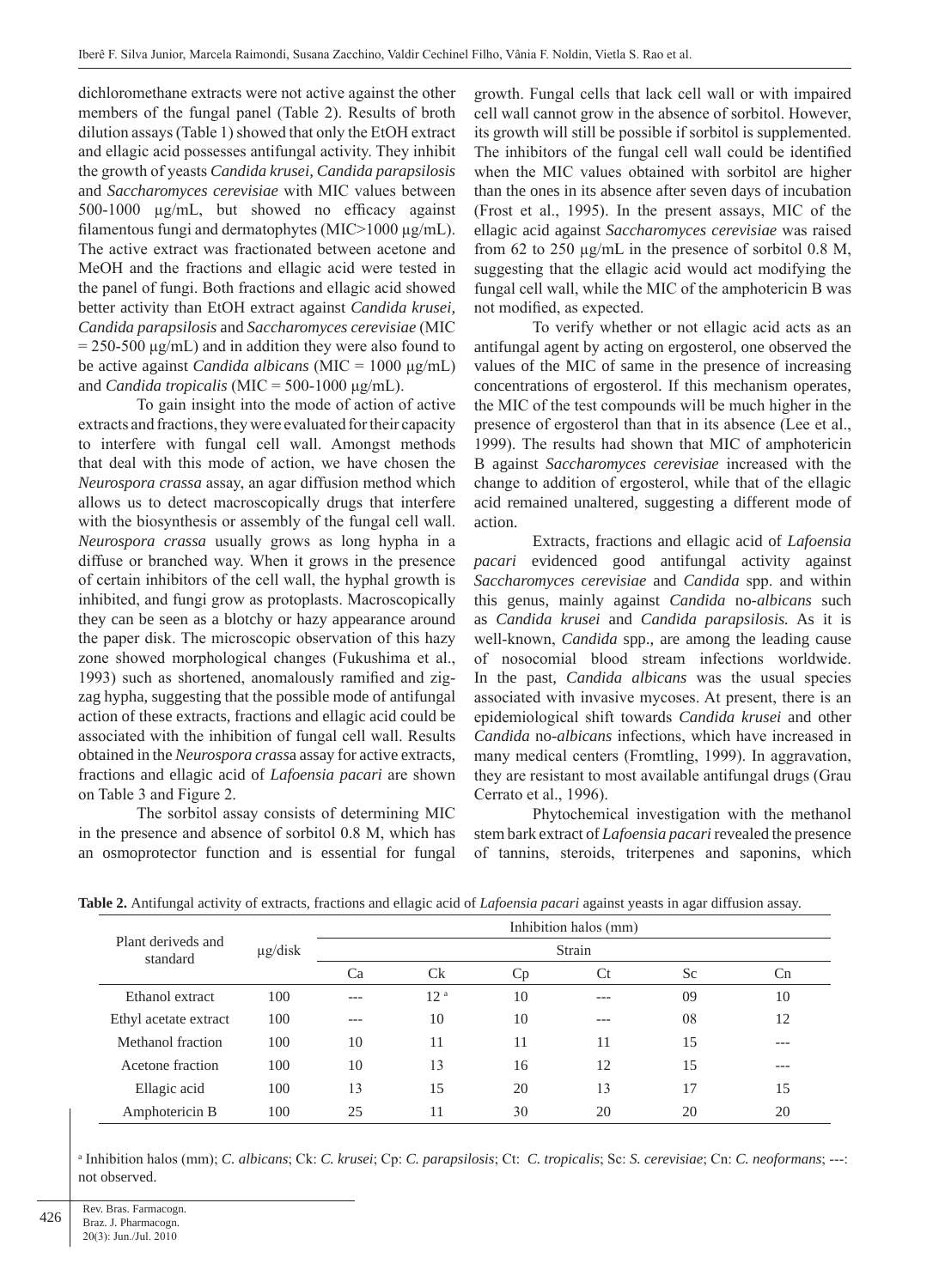contains several secondary metabolites well-known for their antimicrobial activity (Solon et al., 2000). Solon et al. (2000), using HPLC analysis and analytical TLC showed that ellagic acid is the main constituent of *Lafoensia pacari*. Similar results were evidenced in our study, which showed that ellagic acid is responsible, at least in part, for the antifungal activity of *Lafoensia pacari*.

 The antifungal activity of extracts, fractions and an active compound (ellagic acid) from *Lafoensia pacari*  towards *Candida* spp., and the probable selective target of action (fungal cell wall) evidenced from the results obtained in *Neurospora crassa* assay make this plant an attractive Brazilian species for more advanced antifungal targeted tests.

 Therefore, the correlation of data obtained with traditional indication of *Lafoensia pacari* stem bark preparations can contribute for the treatment of the different diseases caused by fungi.

**Table 3**. *Neurospora crassa* assay of extracts, fractions and ellagic acid from *Lafoensia pacari* stem bark.

| Plant deriveds and standard | Neurospora crassa assay <sup>a</sup> |  |  |  |  |
|-----------------------------|--------------------------------------|--|--|--|--|
| Ethyl acetate extract       | Hazy                                 |  |  |  |  |
| Ethanol extract             | Hazy                                 |  |  |  |  |
| Methanol fraction           | Hazy                                 |  |  |  |  |
| Acetone fraction            | Hazy                                 |  |  |  |  |
| Ellagic acid                | Hazy                                 |  |  |  |  |
| Ketoconazol                 | Clear                                |  |  |  |  |
|                             |                                      |  |  |  |  |

a Aspect of the inhibition zone



**Figure 2.** Mottled halos showed by extracts and fractions and ellagic acid from *Lafoensia pacari* and clear halos obtained with ketoconazol in the *Neurospora crassa* assay. (A and B) EtOH extract, (C) acetone fraction, (D) MeOH fraction, (E) Ellagic acid, (F) DMSO and (G) ketoconazol.



**Figure 3.** Effect of ellagic acid of *Lafoensia pacari* on the morphology of *Neurospora crassa.* (A) normal growth, (B) hypha in zig-zag, (C) short hypha, (D) anomalous ramified hypha.

## **ACKNOWLEDGEMENTS**

 The authors are grateful to CNPq, CAPES and CYTED (RIBIOFAR RT 0284 network) for financial support. SZ acknowledges to ANPCyT PICT 995.

#### **REFERENCES**

- Albuquerque DA 1996a. Efeito do extrato etanólico de *Lafoensia pacari* sobre a peritonite aguda em camundongos. In: *Programa e Anais 3ª Reunião especial da SBPC "Ecossistemas Costeiros-do conhecimento a gestão"*, Florianópolis, SC, UFSC.
- Albuquerque DA 1996b. Efeito do extrato etanólico de *Lafoensia pacari* sobre a produção de anticorpos *in vitro.*  In: *Programa e Anais 3ª Reunião especial da SBPC "Ecossistemas Costeiros-do conhecimento a gestão"*, Florianópolis, SC, UFSC.
- Barberán J, Mensa J, Fariñas C, Llinares P, Serrano R, Menéndez R, Agustí C, Gobernado M, Azanza J, García Rodríguez J 2008. Recommendations of antifungal treatment in patients with low grade inmunosuppression. *Rev Esp Quimioter 21*: 127-142.
- Cechinel Filho V, Yunes RA 1998. Strategies for obtaining pharmacologically active compounds from medicinal plants. Concepts about structural modification for improve the activity. *Quim Nova 2*1: 99-105.
- Chung JG 1998. Inhibitory actions of ellagic acid on growth and arylamine *N-*acetyltransferase activity in strains of *Helicobacter pylori* from peptic ulcer patients. *Microbios 93*: 115-127.
- CLSI (Clinical and Laboratory Standards Institute) formely NCCLS (National Committee for Clinical Laboratory Standards). 2002. Method M27-A2, 2nd ed. Wayne Ed.; 22: 1-29. NCCLS, and method M38-A, 2nd ed, Wayne Ed.; 22: 1-27.
- CLSI (Clinical Laboratory Standards Institute) formely NCCLS (National Committee for Clinical Laboratory Standards) 2002. Method for antifungal disk diffusion susceptibility